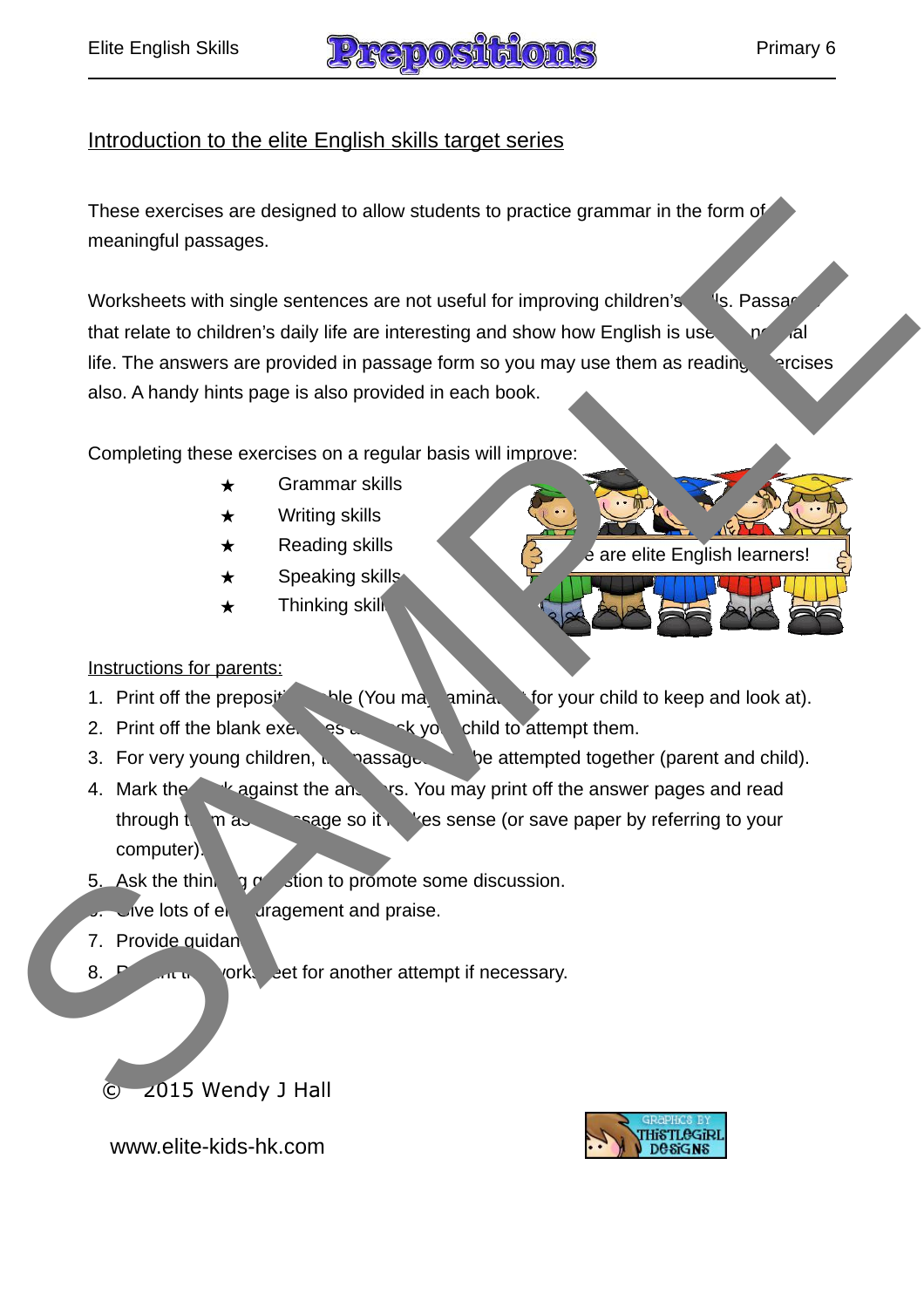# Elite English Skills **Premier and Strategy OST (5)** Primary 6

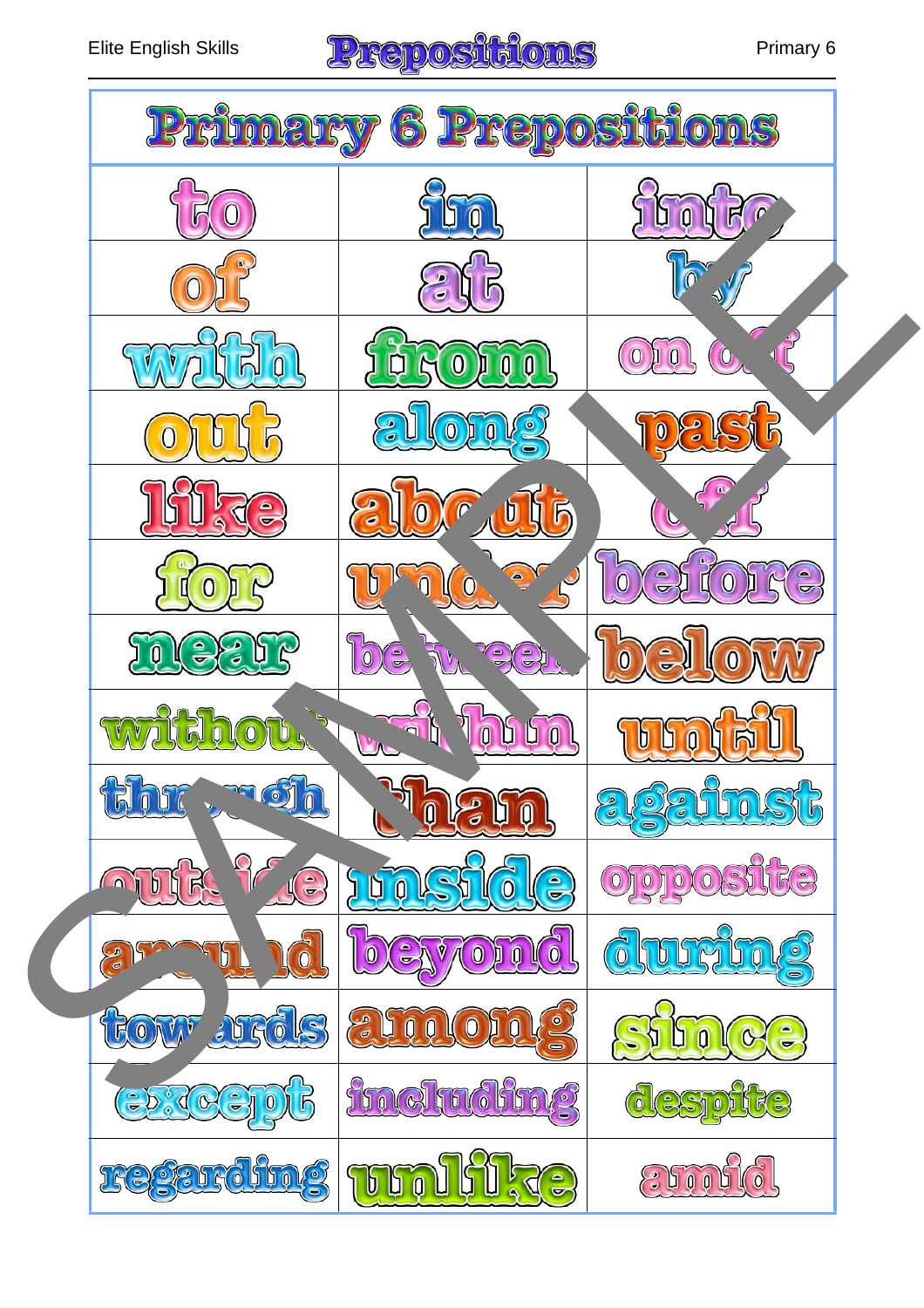$mld$  and  $m$ ? Why?/

 $\mathcal{M}$ 



#### Exercise 1

Complete the following passage using the correct prepositions.

## **Camping Fun**

the summer holiday, Peter joined a camping activity. He was a bit afraid \_\_\_\_\_\_\_\_ first because he knew it was a wild camp. A wild camp involves sleeping outside a tent.

He met the group the meeting point and the set the set  $\blacksquare$  for the campsite  $\frac{1}{\sqrt{2\pi}}$  bus. When they arrived, they had to put \_ the tent first. That was much more difficult  $\mathbf{I}$  it looked by Peter thought it was good fun.

Once they were all set up, they went fishing and hiking. A fish got caught his hook very quickly not wound the wire to bring it up. It was a big fish and they ded to cook it for dinner later. That night they roasted it  $\qquad \qquad$  is camp e and  $\qquad$  and  $\qquad$  and  $\qquad$  the fire in a circle, singing songs.

Later, it we tuse the to bed. Peter crawled the sleeping bag and tried to get to sleep the was so hot and there were bugs flying  $\frac{1}{2}$  tell and buzzing the his ear. He spent most of the night trying to stop mosquitoes \_\_\_\_\_\_\_\_\_ biting him. The next morning when he went \_\_\_\_\_\_\_\_, he found that he was covered bites! **Thinking Skills** Do you thin amping and sleep<sup> $\lambda$ </sup> in a tent Company of the summer holiday, Peter joined a camping activity<br>
Wild camp, A wild camp involves sleeping outside<br>
A wild camp, movives sleeping outside<br>
He met the group<br>
the earnsite bus. When they are the stress with the

The camp lasted \_\_\_\_\_\_\_\_\_ three days and **with the lightne fun, he decided that he likes the** comforts of home too much and prefers sleeping dentilies own bed!